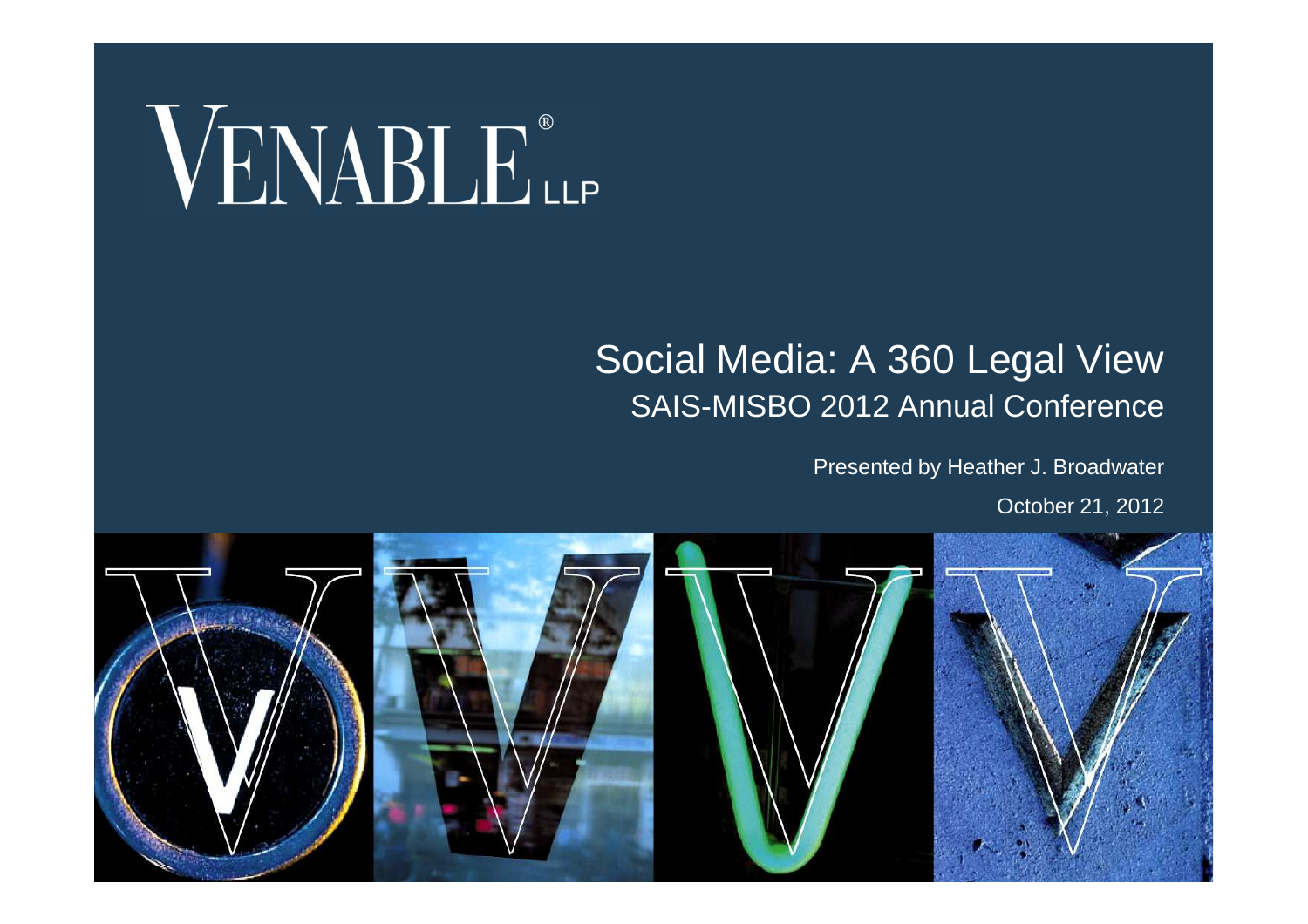### $VENABLE_{\tiny{\textsf{LP}}}^*$

#### Session Overview

- social networking and digital communication tools continue to grow in number, popularity, and user base
- importance and difficulty of maintaining appropriate boundaries without sacrificing the instructional and operational benefits offered by these tools
- NOTE: CPE Credit sign sheet in back of conference room

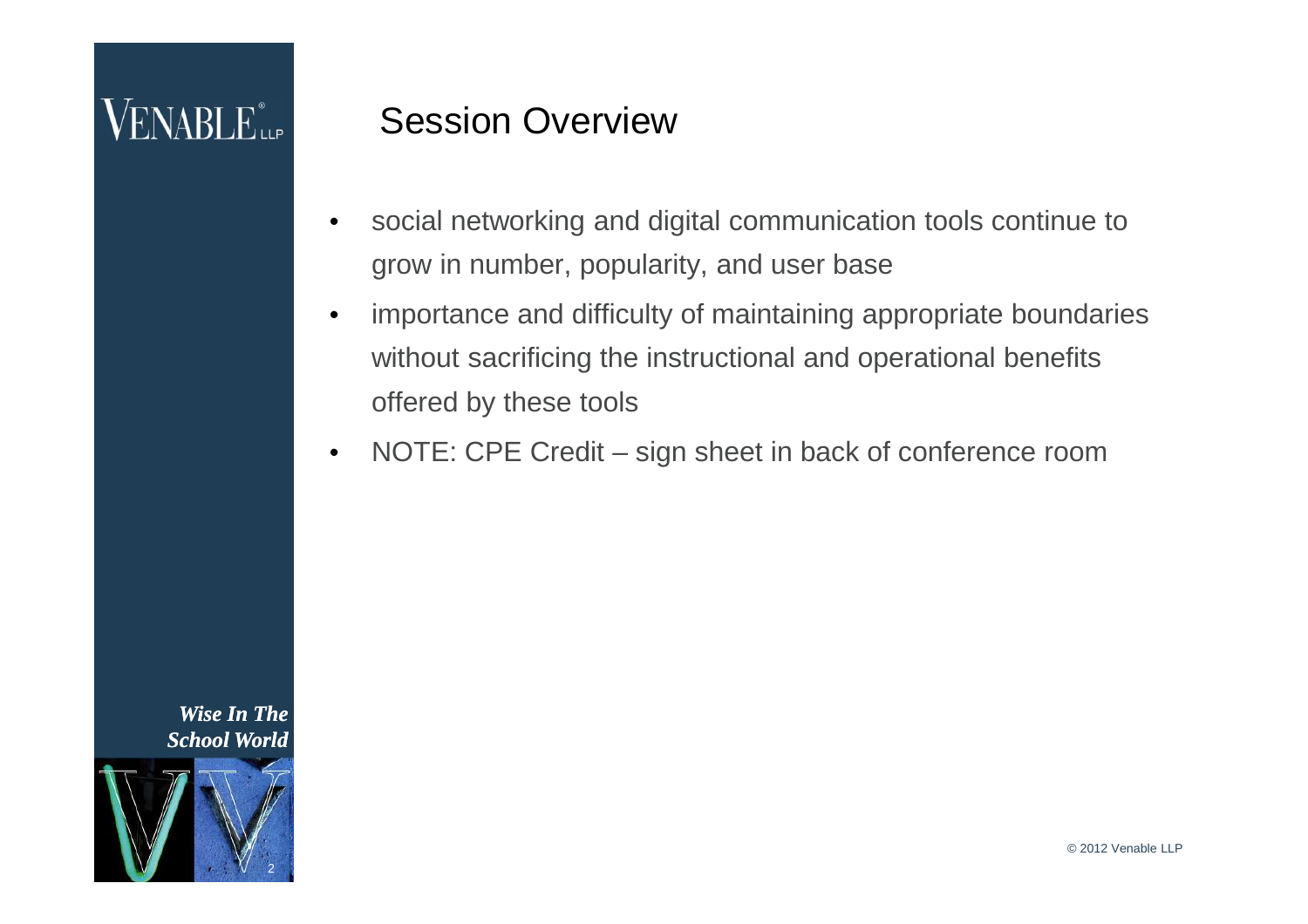### Technology Census

- school work history
	- 1 to 4 years
	- $-5$  to 15 years
	- $-16$  to 25 years
	- over 25 years
- \*computer ownership
	- college without computer
	- college with computer / without internet
	- college with computer / with internet
- \*cell phone ownership
	- no
	- $-$  1-5 years
	- 6 years or more
	- as long as remember
- primary communication tool in personal life
	- "land line"
	- wireless phone call
	- wireless phone text message
	- email
	- other

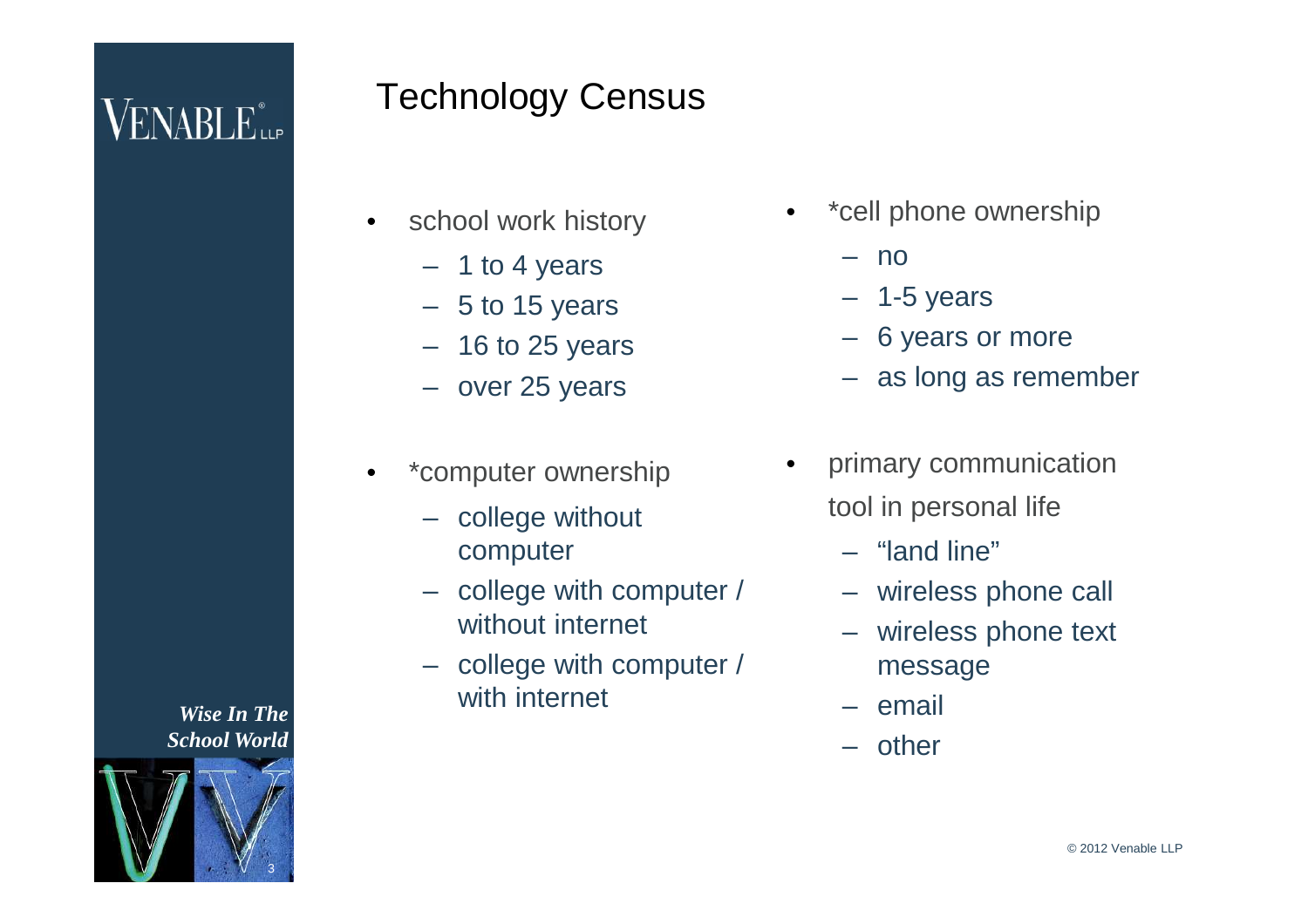### $\rm VENABLE$ ilf

*Wise In The School World*





### **NOTHING MADE YOU HAPPIER** THAN SEEING THIS WHEN **WALKING INTO A CLASSROOM** AS A KID.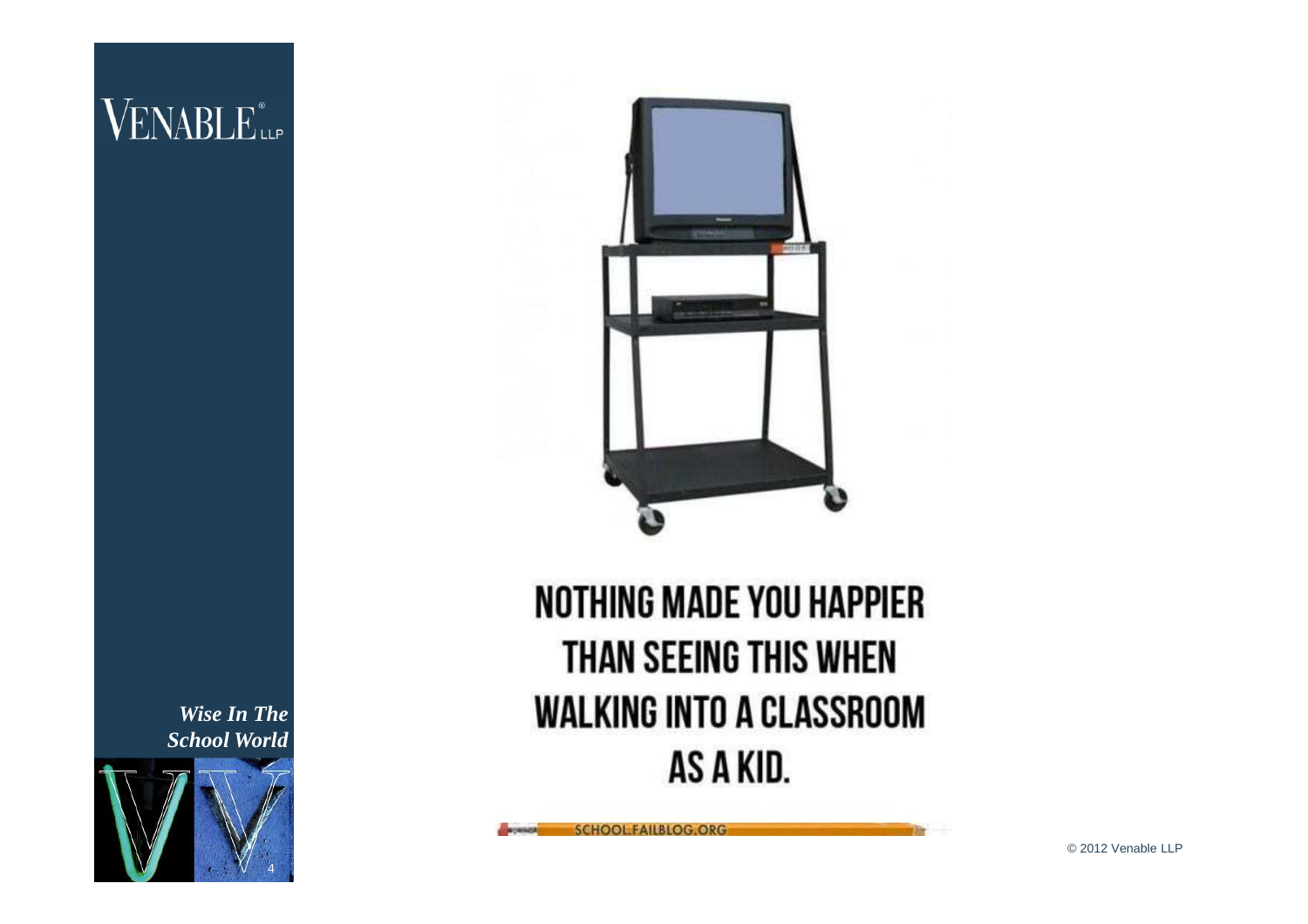### VENABLE<sup>®</sup>



SOURCE: http://web.uvic.ca/~uvicav/assets/images/imagesequip/filmstrip.jpg

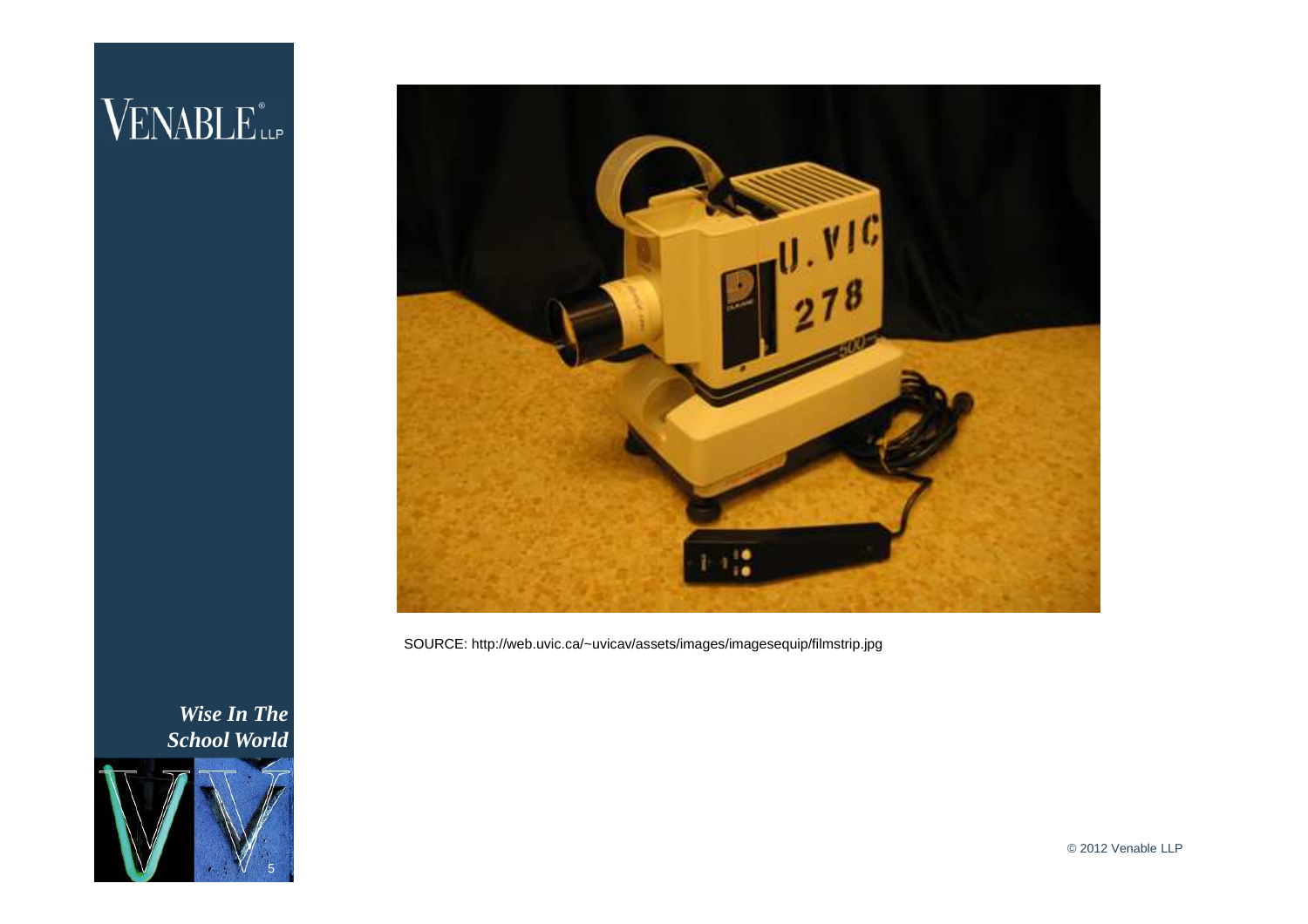

*Wise In The School World*



SOURCE: http://www.audiolinks.com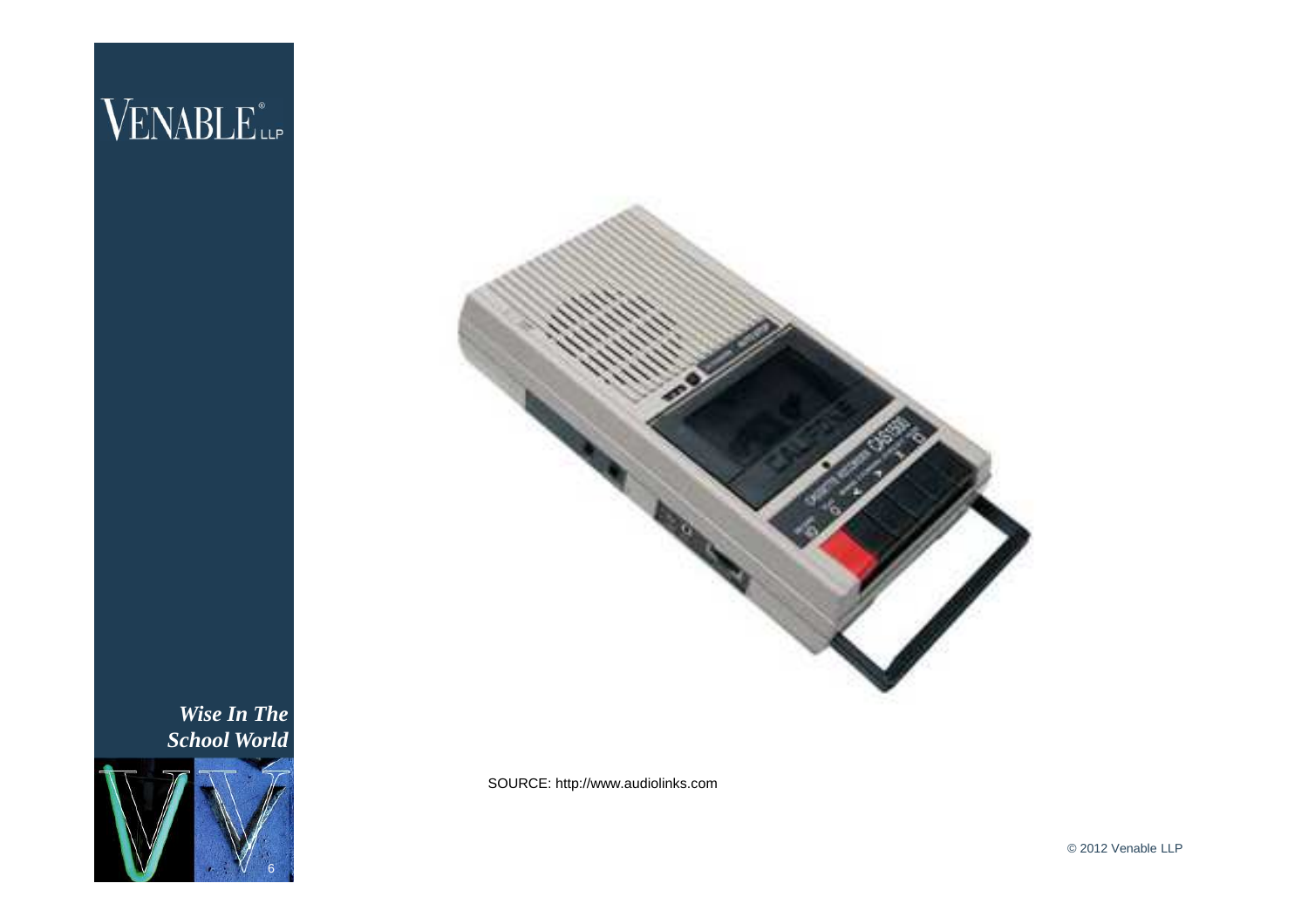## VENABLE<sup>®</sup>



*Wise In The School World*



SOURCE: http://www.radiomuseum.org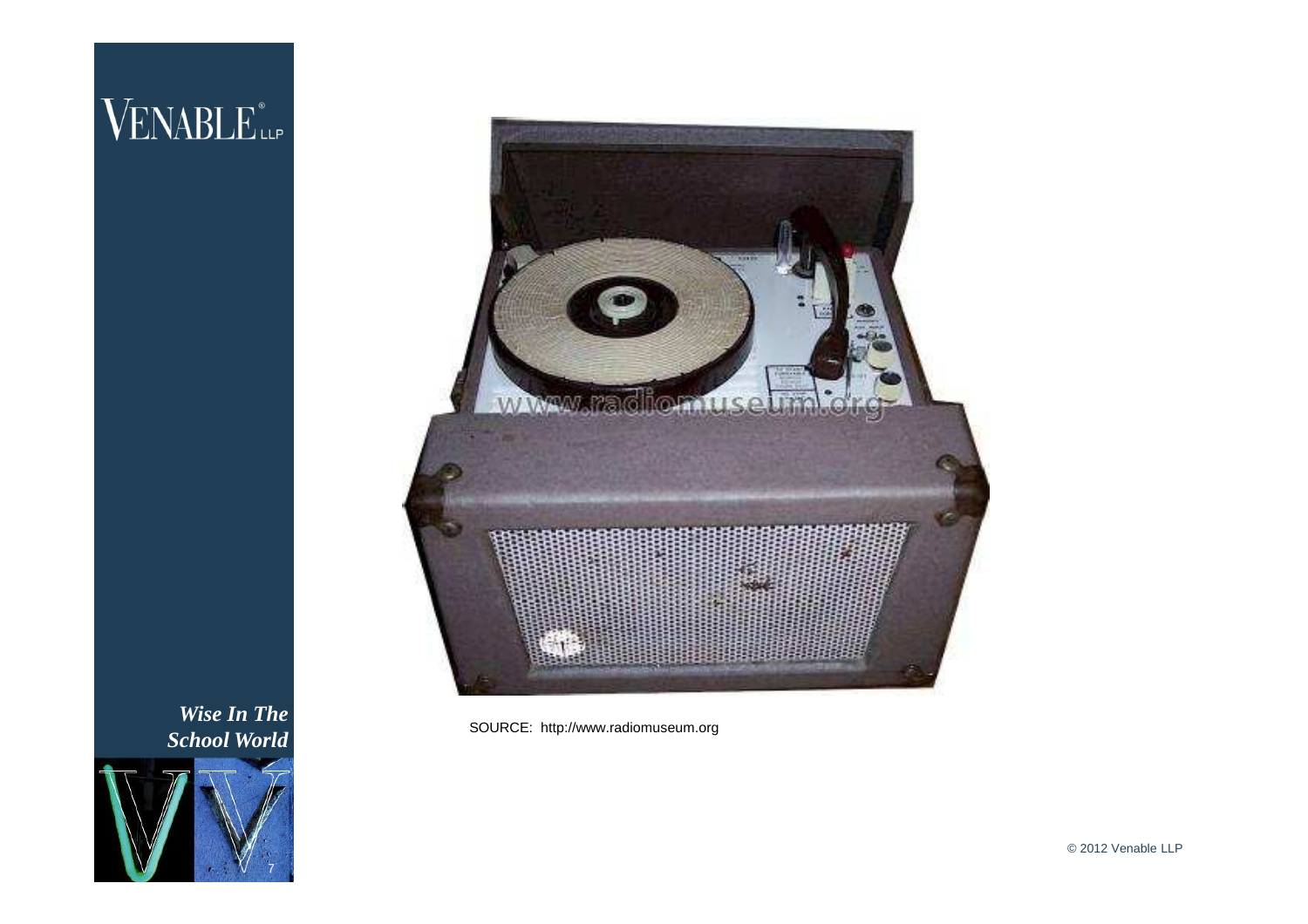

SOURCE: http://www.polyvore.com

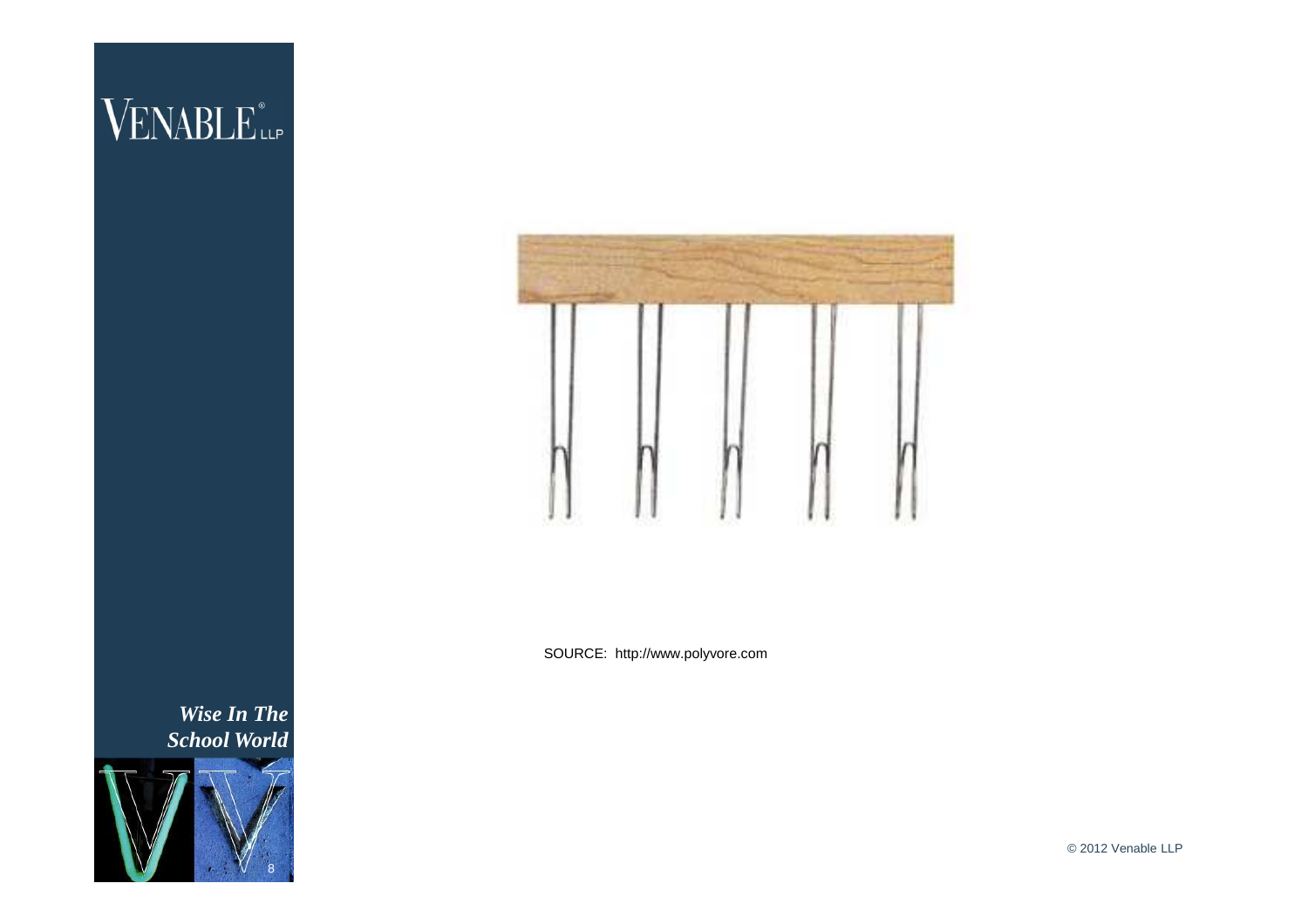### What is considered "Social Media"?

- websites / portals
- email
- YouTube
- **Facebook**
- **Twitter**
- blogs
- instant messages
- text messages
- **Skype**
- apps
- other?

*Wise In The School World*

9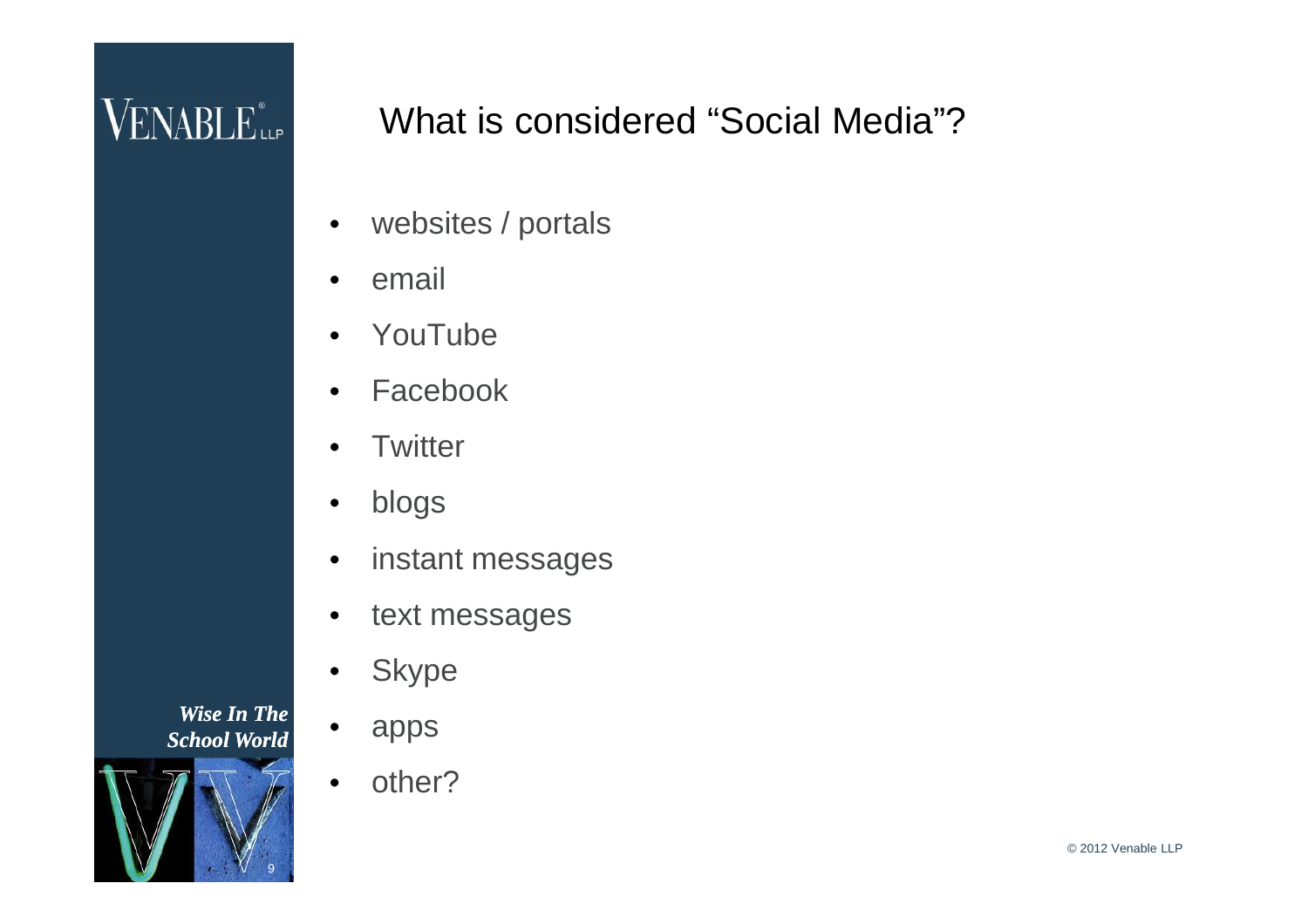#### The "Social Media Bandwagon"





| <b>Standards</b><br><b>TO establish</b><br>kilko —<br>Trumba<br><b><i>B. Page flakes ULITIEO</i></b><br>which -<br>Centagnistrii.                                                                                                            |
|----------------------------------------------------------------------------------------------------------------------------------------------------------------------------------------------------------------------------------------------|
| Lioch Sirver 1<br>smugmug <i>o</i><br><b>COMPOS</b><br>$\ge$ imbra<br>test wind function<br><b>GIP ONCE: You HIM</b><br>neuscater<br><b>FERRI</b> , I feet Personal World for                                                                |
| THE R unitarily! same ( ) PodDater FeedGlobers<br>Blanks core<br><b>Biogniscient</b><br><b>Carolynam</b>                                                                                                                                     |
| <b>COPPLICATION</b><br>$C_{21}$ = $C_{21}$ =<br><b>This change of the Contract</b><br>ズムズズも目<br><b>ODDPOST</b><br>and involved the<br><b>TELEVICE</b><br>Tallramk<br>Circ) Threaty tripicial                                                 |
| <b>MIGGS</b><br>eimply <sup>nees</sup> d<br>Ludu<br>blish.<br><b>BS</b><br>flagr $\circledast$<br><b><i><b>CONTING AIR</b></i></b><br>Weob.                                                                                                  |
| Prescudicionerd<br>the planspoper<br><b>blocked</b><br>Renkoo<br>cafepress                                                                                                                                                                   |
| <b>SETTA</b><br><b>Hoster</b><br>standpoint<br>CERT PEO 27<br>browsr OVOGI<br>municial<br><b>CAST-TYP</b><br>YEDDA                                                                                                                           |
| dabble dh<br>Jobooob<br><b>Photographic Rd</b><br>The County of the Second<br><b>ITT WIRE</b><br><b>iKarma</b><br><b><i><u>Systemapoud</u></i></b><br>- Writeboard<br><b>StairSet</b><br><b>TW</b> Calendarituti<br><b>COND members adum</b> |
| <b>ECIFFICE</b><br><b>STRAINWARTON</b><br>wayforina<br>$\overline{\phantom{a}}$<br>Findory Chaddones<br>Supresso commencement reproduced anatana                                                                                             |
| <b>Bill Blattyperint</b><br>VSocial<br><b>AHPROVE</b><br><b>Ballyman Langels of</b><br>Скологиясь<br>blogbeat<br>cooxine                                                                                                                     |
| Wordcast - Opinity<br>rua<br>erret aigear di quali di<br><b>CE contrilia</b><br><b>Communication</b><br>Aproximation Committee 6 to<br><b>Comment of the State of the State Council</b><br><b>JUD VO</b>                                     |
| <b>Solar Tarda Lists</b><br>idllyBarn.fNC<br><b>STREAMLOAD</b><br>1400510<br>Publicate                                                                                                                                                       |
| <b>No. Fruitenet</b><br>feed Tier<br>nativetext<br><b>RSS MADE</b><br>phanisma<br>PODZINGER<br><b>COMCCOO</b>                                                                                                                                |
| yuthorigh it.<br>Wasterling<br>of Phothes<br><b><i>excomindo</i></b> CASTPOST<br>Ookles<br>Strumespace-<br>flickr<br>Nitiat                                                                                                                  |
| ourmedia<br>welcavies cover at<br>$\Box$ FOTOLOG<br>Bloglines 250<br><b>ALFeedBurner</b><br>6000                                                                                                                                             |
| <b>Contract</b><br><b>WEITHERMORT</b><br>Yub.com<br>NewsAltoy and in Allmydata Licom<br><b>Radianavan</b><br>gobbnoom<br>ajchat                                                                                                              |
| <b>ROLLYO</b><br>ClipShack<br><b>STATISTICS</b><br><b>ODMINDING</b><br><b>CENT</b>                                                                                                                                                           |
| Chatsum<br>looklater.<br><b><i>PANDORA</i></b><br>@ PROTOPAGE                                                                                                                                                                                |
| <b>Walker Street, Square, Market Street, Toronto.</b><br>drigo<br>Noodly<br>wednelir<br><b>ECOM</b><br>PLAZES<br>$I$ ots<br><b>Scotting Ill.</b>                                                                                             |
| Tagyu<br>Simpy<br><b>CONTRACTOR</b><br>att.def.kplo.us<br>AlmondRocks<br><b>AIT ITEN</b><br>Gtalkr<br>dign<br>$V12U =$                                                                                                                       |
| aichmerloud<br><b>ASQUIDOO</b><br>egoSurf<br>TRUVEO<br><b>The Property of Contract</b><br><b>Chairmhim</b><br>pegasus                                                                                                                        |
| <b>EDIT P.X</b><br><b>EB</b> newsvine<br><b>ACHofire</b><br>Baskeamo'<br>Acceleration and<br><b>SALANDY</b><br><b>NHEVIDAE</b><br>measured<br>facebook                                                                                       |
| <b>Lexxe</b> alpha<br>SOCIOTER<br><b>DK I'VE 43</b><br>Line of the materials in the last state of the commission of<br>Capacit<br>Things<br><b>PFI uchain</b><br>Botapack.<br>Technorati                                                     |
| wait octs<br><b>Ara Cour Past</b><br>magnolia<br><b>Biberingelands</b><br>the manufacture controls.<br><b>THEFT</b><br>n To<br><b>E</b> feedmarker<br><b><i>filang</i>y</b>                                                                  |
| <b>Financial actionals</b><br>HOWER POWERS IN<br>Meet With Approval                                                                                                                                                                          |
| <b>MusicSearc</b><br>C11Q<br>$\overline{321}$                                                                                                                                                                                                |
|                                                                                                                                                                                                                                              |
| Reenand under CCC. Attribution-Rondomavier-thangeline typically demany   Ludwig and the critics com/photographs/sport-bord                                                                                                                   |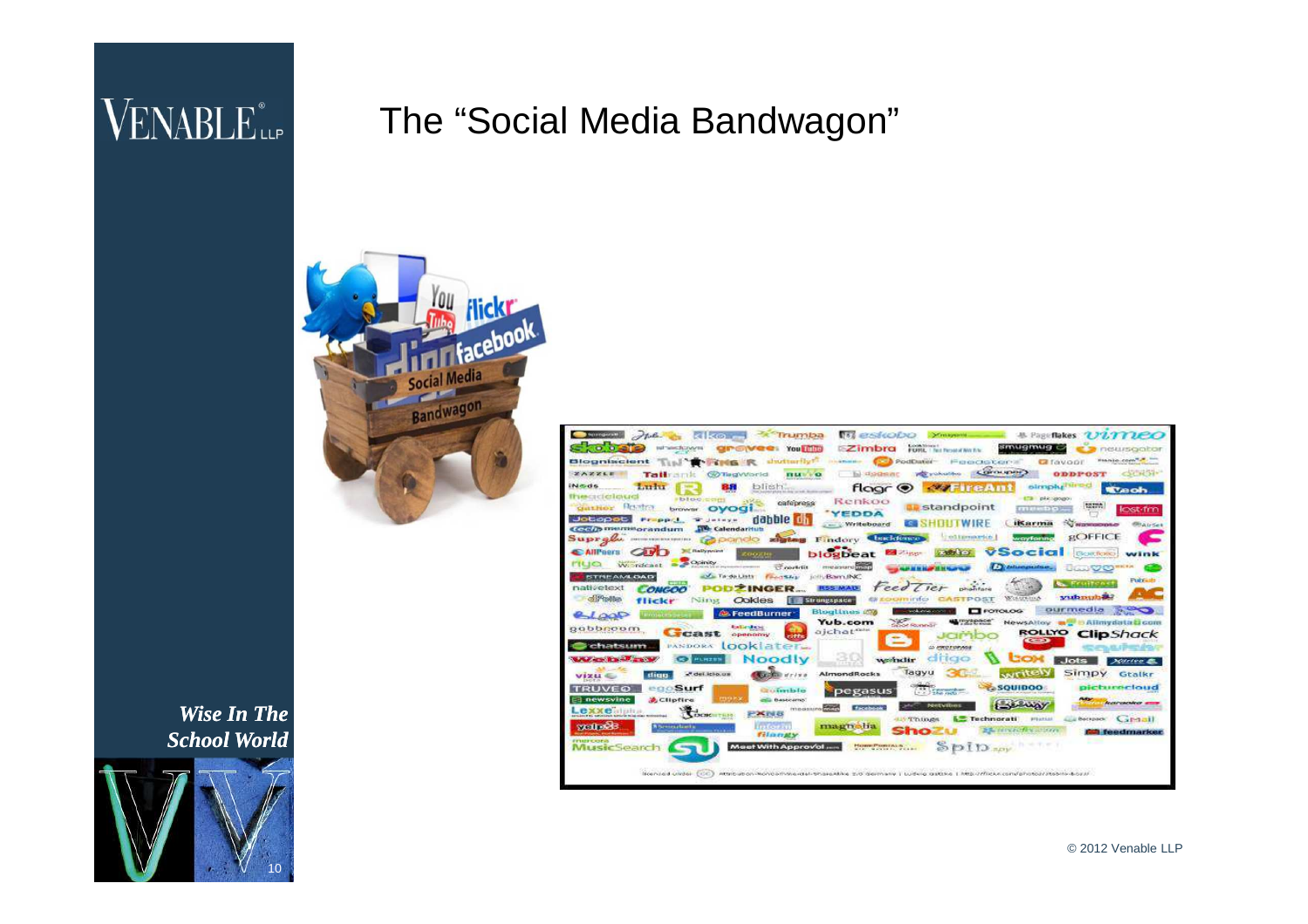### VENABLE<sup>®</sup>

What is considered "Social Media"?

- why do we care about social media?
	- uses / rewards
	- risks



SOURCE: http://www.knockknockstuff.com

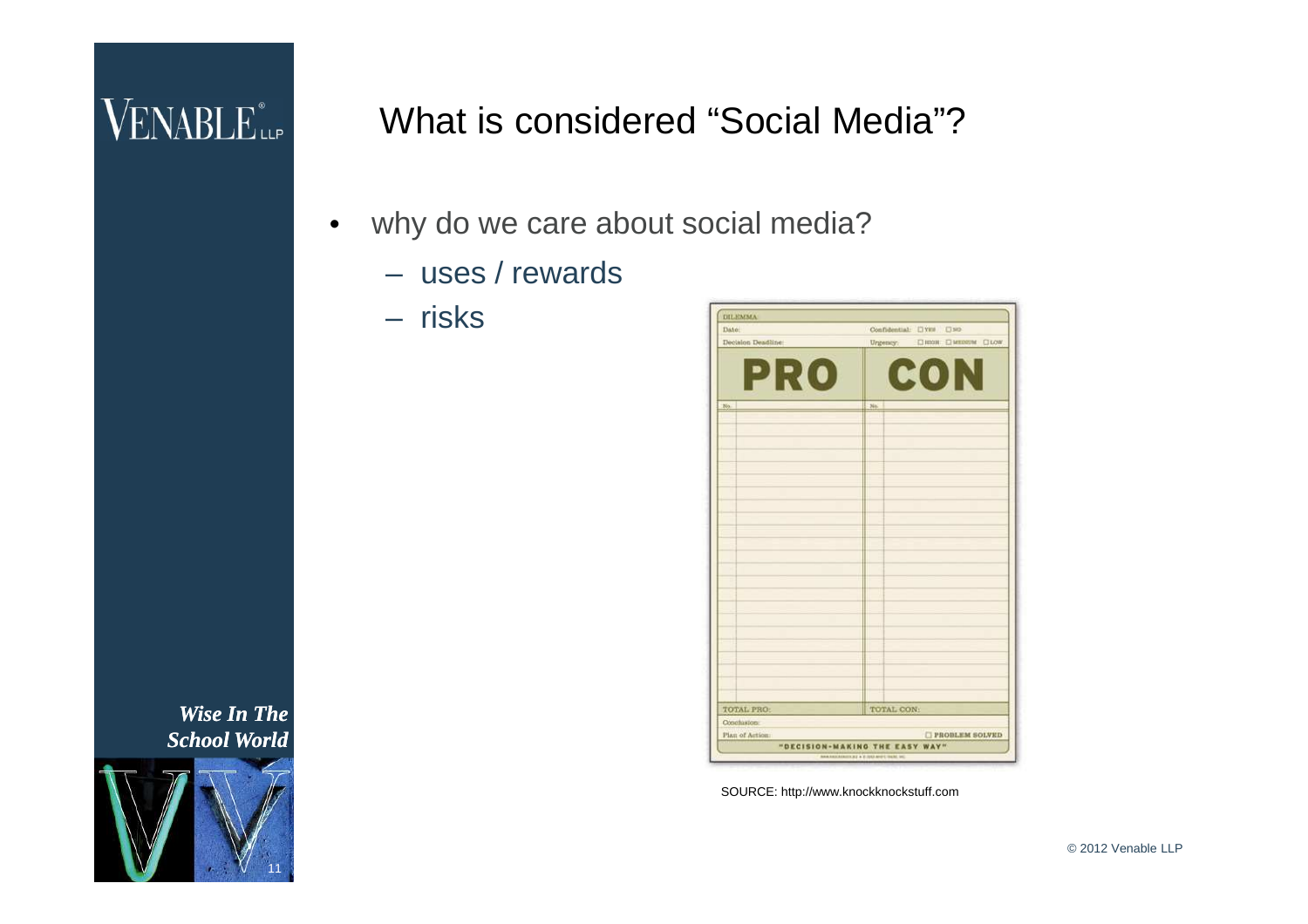#### Social Media Issues



*Wise In The School World*

12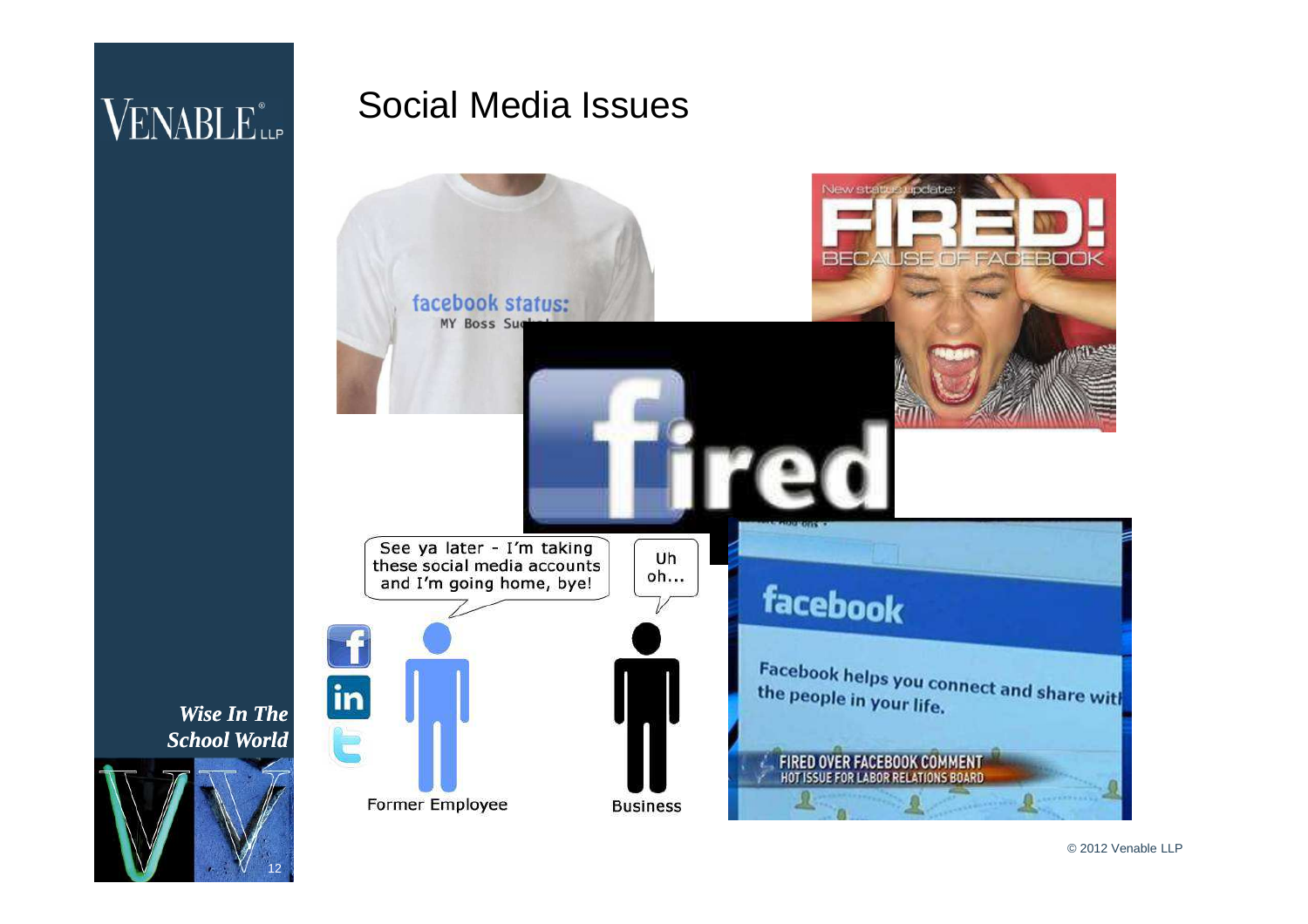## VENABLE<sup>®</sup>

### Social Media in the School

| student social media contr          |                                                                                                                  |                                          |                                                                                                                                                                 |
|-------------------------------------|------------------------------------------------------------------------------------------------------------------|------------------------------------------|-----------------------------------------------------------------------------------------------------------------------------------------------------------------|
| File Edit View Favorites Tools Help |                                                                                                                  |                                          |                                                                                                                                                                 |
|                                     | +You Web Images Videos Maps News Shopping Gmail More -                                                           |                                          |                                                                                                                                                                 |
|                                     |                                                                                                                  | 45.90<br><b>COLLEGE</b>                  |                                                                                                                                                                 |
| Google                              | student social media controversy                                                                                 |                                          | http://www.google.com/#sclient=psy-ab&hl=en&source=hp&q=school+sued+facebook&pbx=1&oq=school+sued+face                                                          |
|                                     |                                                                                                                  | school sued facebook - Go X              |                                                                                                                                                                 |
|                                     |                                                                                                                  | Edit View Favorites Tools Help<br>File   |                                                                                                                                                                 |
| Search                              | About 9,550,000 results (0.23 seconds)                                                                           |                                          | +You Web Images Videos Maps News Shopping Gmail More -                                                                                                          |
| Everything                          | Scholarly articles for student social media                                                                      | Google                                   | school sued facebook                                                                                                                                            |
|                                     | Biotechnology, 1996-2000; the years of controversy                                                               |                                          |                                                                                                                                                                 |
| Images                              | of place: The impact of electronic media on social<br>Media influence and the Payne Fund controvers              | Search                                   | About 26,600,000 results (0.22 seconds)                                                                                                                         |
| Maps                                |                                                                                                                  |                                          |                                                                                                                                                                 |
| Videos                              | <b>Student tweets causing controversy for uni</b>                                                                |                                          |                                                                                                                                                                 |
| <b>News</b>                         | www.usatodayeducate.com//student-tweets-causing<br>Sep 18, 2011 - Student tweets causing controversy             | Everything                               | <b>Republic Middle School Lawsuit News   Facebook</b>                                                                                                           |
|                                     | is a big issue and I think the power of social media is                                                          | Images                                   | www.facebook.com/pages/School-Lawsuit/267725249905017                                                                                                           |
| Shopping                            | <b>Social Media Controversy Arises Between</b>                                                                   |                                          | Republic Middle School Lawsuit News - Injustice at Republic Middle School -<br>Description: This FB page is intended to be used for information on the Lawsuit  |
| More                                | www.eastidahonews.com//social-media-controver                                                                    | Maps                                     |                                                                                                                                                                 |
|                                     | Aug 5, 2011 - "You'll have a lot of school districts that<br>media communication with students." he said. "There | Videos                                   | NY school sued after teen suspended over rosary   Facebook<br>www.facebook.com/note.php?note_id=399804902340                                                    |
| <b>Washington, DC</b>               |                                                                                                                  | <b>News</b>                              | TweenTribune wrote a note titled NY school sued after teen suspended over rosary.                                                                               |
| Change location                     | Social media law draws controversy - Inde                                                                        | Shopping                                 | Read the full text here                                                                                                                                         |
| <b>All results</b>                  | www.examiner.net/news//Social-media-law-draws-<br>Sep 6, 2011 -  ability to communicate with student:            | More                                     | <b>Facebook</b> song gets Miss, student suspended, school sued - SPLC                                                                                           |
| Related searches                    | sites  media portion of the bill that has been contro-                                                           |                                          | www.splc.org/news/newsflash.asp?id=2194                                                                                                                         |
| More search tools                   |                                                                                                                  |                                          | Mar 1, 2011 - Facebook song gets Miss. student suspended, school sued.                                                                                          |
|                                     | <b>Social Networking Controversy in Missour</b><br>wilta.wordpress.com//social-networking-controve               | <b>Washington, DC</b><br>Change location | <b>School sued for punishing teens over MySpace pix</b>                                                                                                         |
|                                     | Nov 6, 2011 - Social Networking Controversy in M                                                                 |                                          | www.physorg.com/news176309192.html                                                                                                                              |
|                                     | internet site which allows exclusive access with a curi                                                          | Show search tools                        | Nov 1, 2009 - (AP) -- Two sophomore girls have sued their school district after they<br>were punished for posting sexually suggestive photos on My Space during |
|                                     | Sam Houston State social media policy spa                                                                        |                                          |                                                                                                                                                                 |
|                                     | www.splc.org/news/newsflash.asp?id=2286                                                                          |                                          | Teen sues Facebook, classmates over cyberbullying   Technically                                                                                                 |
|                                     | Oct 19, 2011 - Sam Houston State social media poli<br>a portal to department and student organization so         |                                          | news.cnet.com/8301-17852 3-10187531-71.html<br>Mar 3, 2009 - Ms. Finkel is not only suing those ex-classmates, but also Facebook,                               |
|                                     |                                                                                                                  |                                          | Altschul, told Newsday, "She had a very difficult time in high school.                                                                                          |
|                                     | <b>IPDFI Social Media Access in K-12 Schools:</b>                                                                |                                          |                                                                                                                                                                 |
|                                     |                                                                                                                  |                                          | American private school sued for rejecting HIV-positive boy<br>digitaliournal.com/article/315397                                                                |
|                                     |                                                                                                                  |                                          | Dec 2, 2011 - A Pennsylvania private boarding school is being hit with a lawsuit                                                                                |
|                                     |                                                                                                                  |                                          | for  Connect your Digital Journal account with Facebook to use this feature.                                                                                    |
|                                     |                                                                                                                  |                                          | Punishment for sexy My Space pics spark ACLU to file lawsuit                                                                                                    |

www.wane.com/.../local wane churubusco Sexy pics.

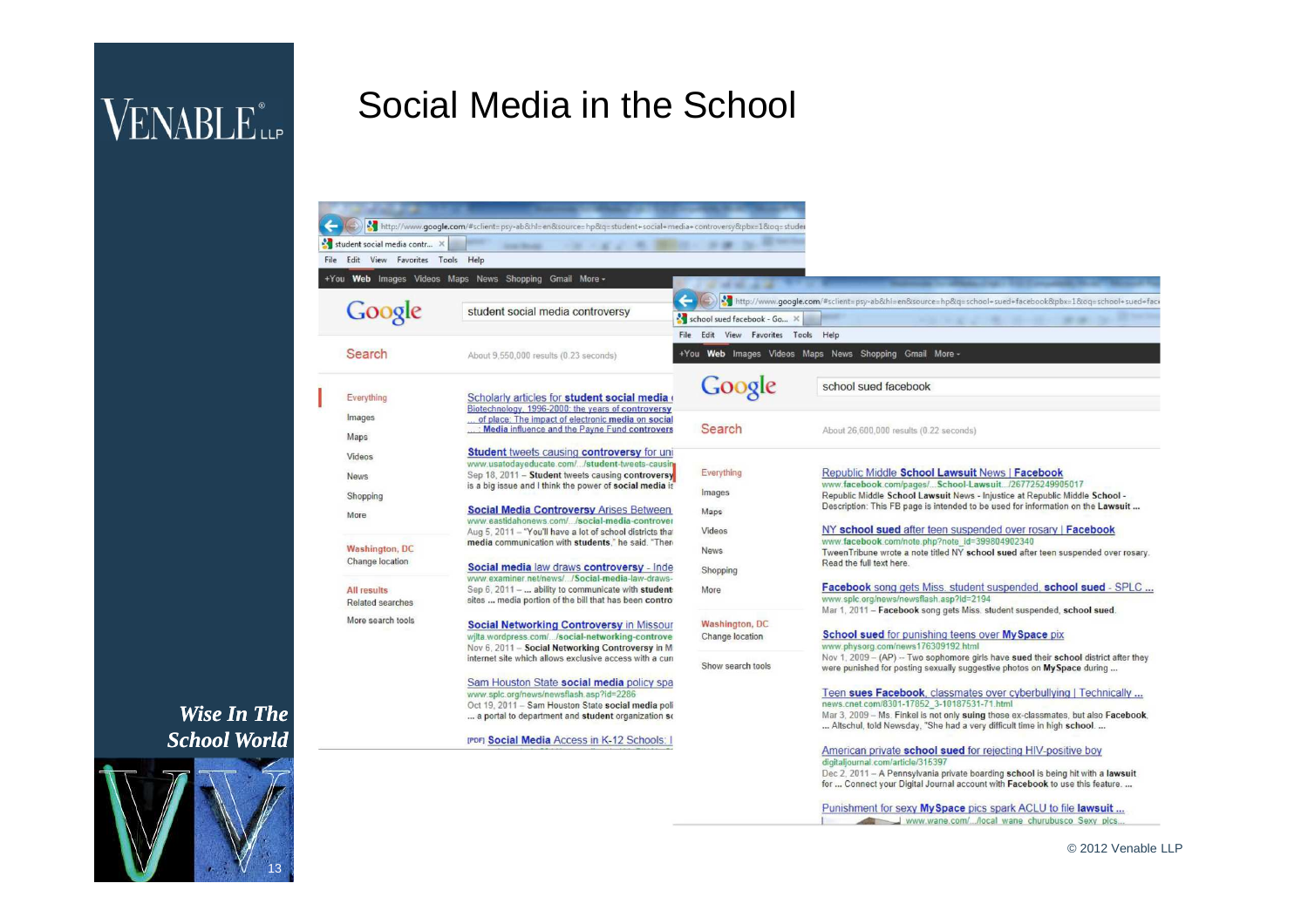### VENABLE<sup>®</sup>

### Balancing Potential Benefits and Liability





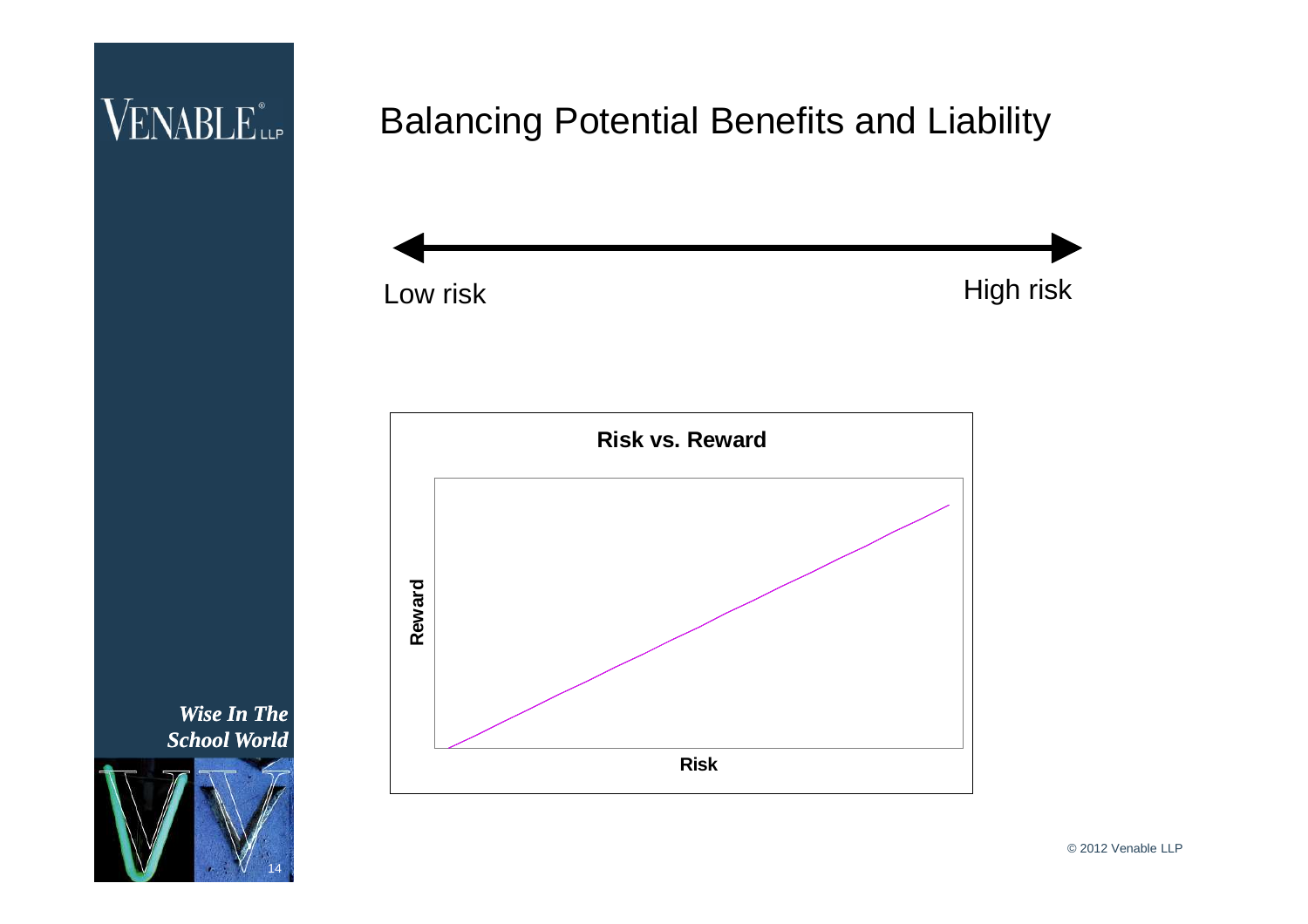## $\sf{VENABLE}^*_{\sf{LP}}$

### The Balancing Act

- who are we trying to reach?
- who is trying to reach us?
	- do we want them to reach us?
- how do they use technology?
- how does technology serve our instructional and operational goals?
	- what are the risks / areas of potential liability?
	- are there tools that provide the same or similar benefits with less risk / liability?



15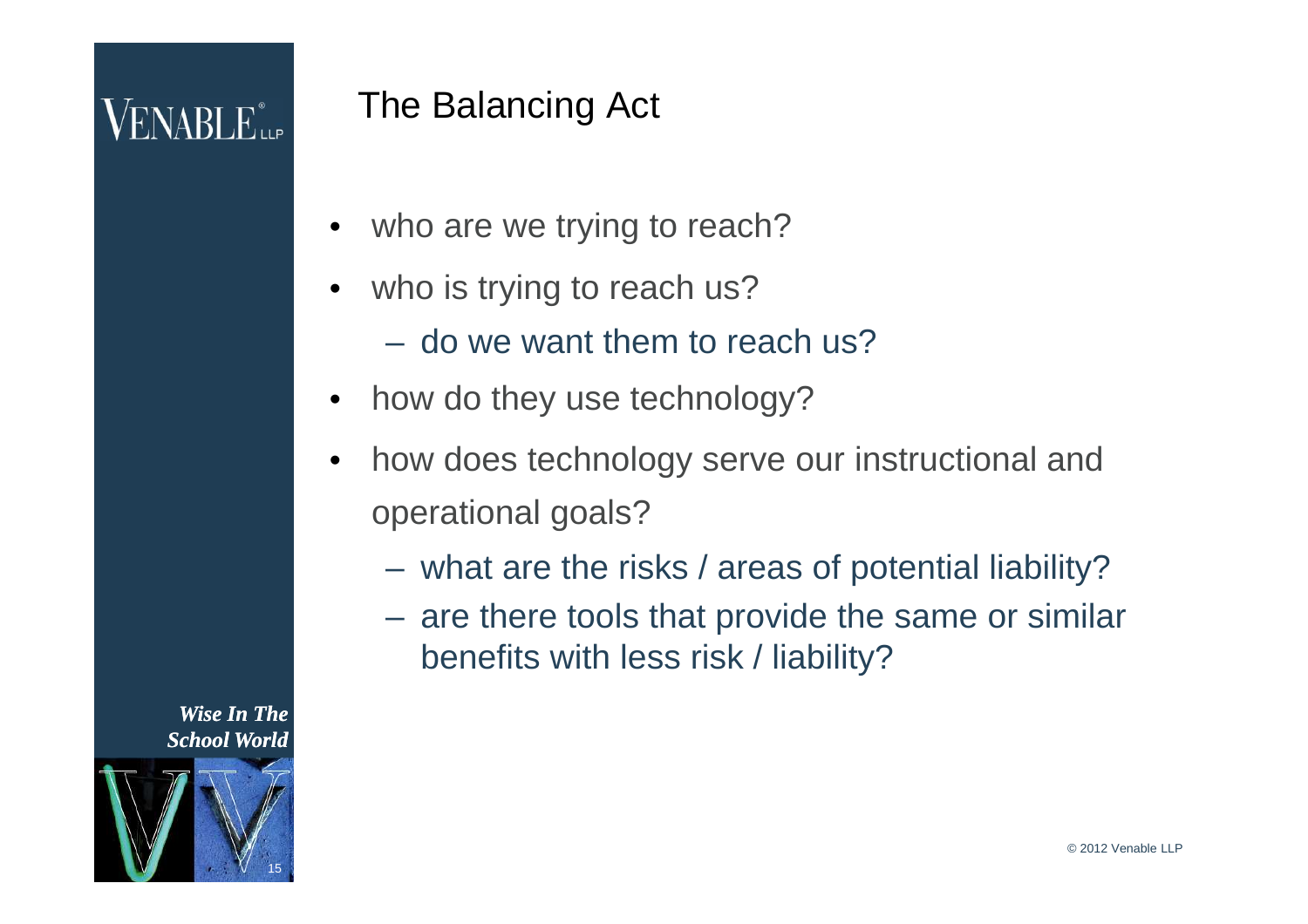

#### The Balancing Act

• concerns • benefits

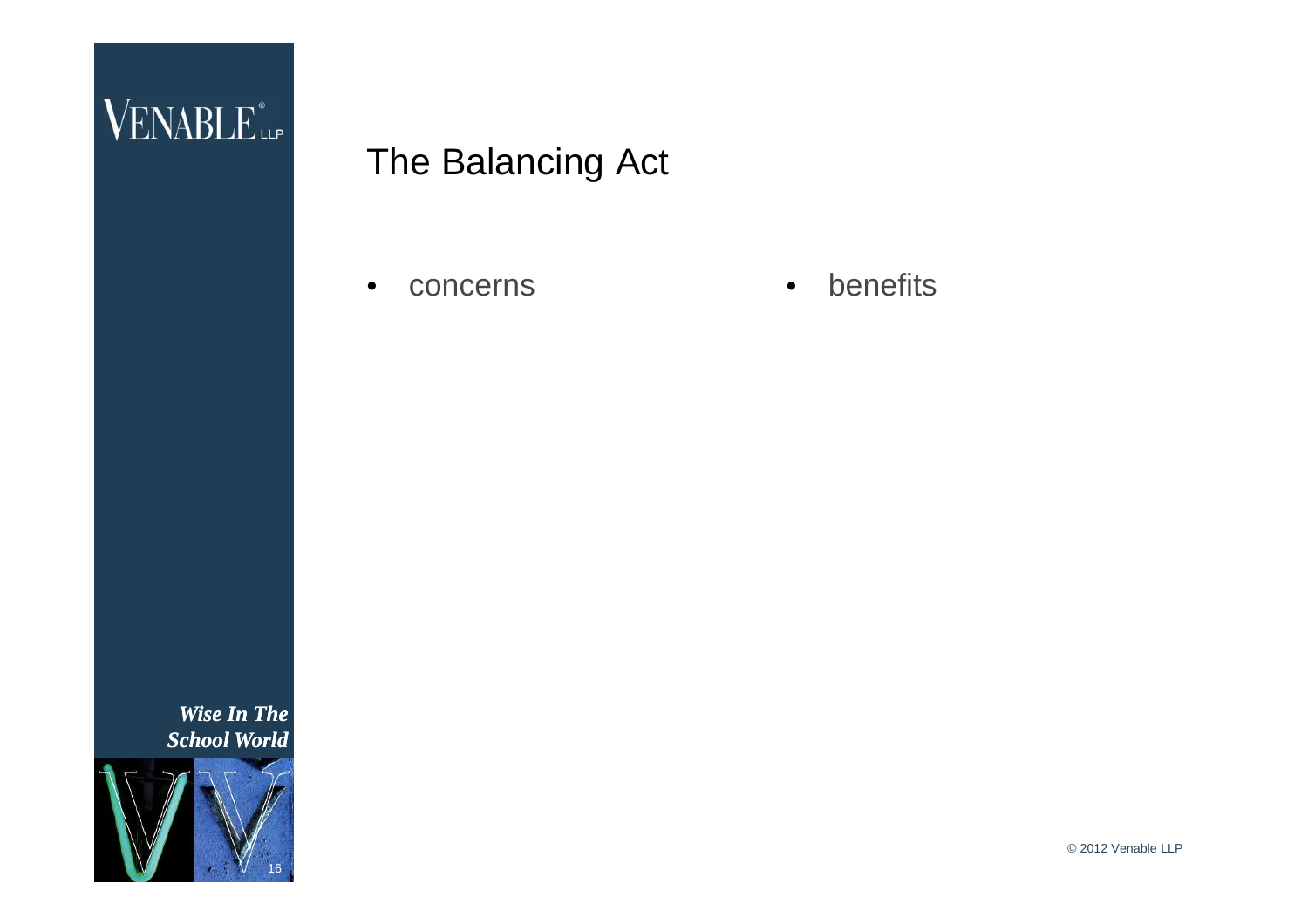

### The Balancing Act

- **concerns** 
	- security
	- confidentiality
	- privacy
	- safety
		- child predators
		- custody issues
	- negligence
	- breach of contract
	- NLRB
- **benefits** 
	- administrative ease
	- efficiency
	- innovation
	- reputation
	- engagement
	- collaboration
	- 'piggybacking'

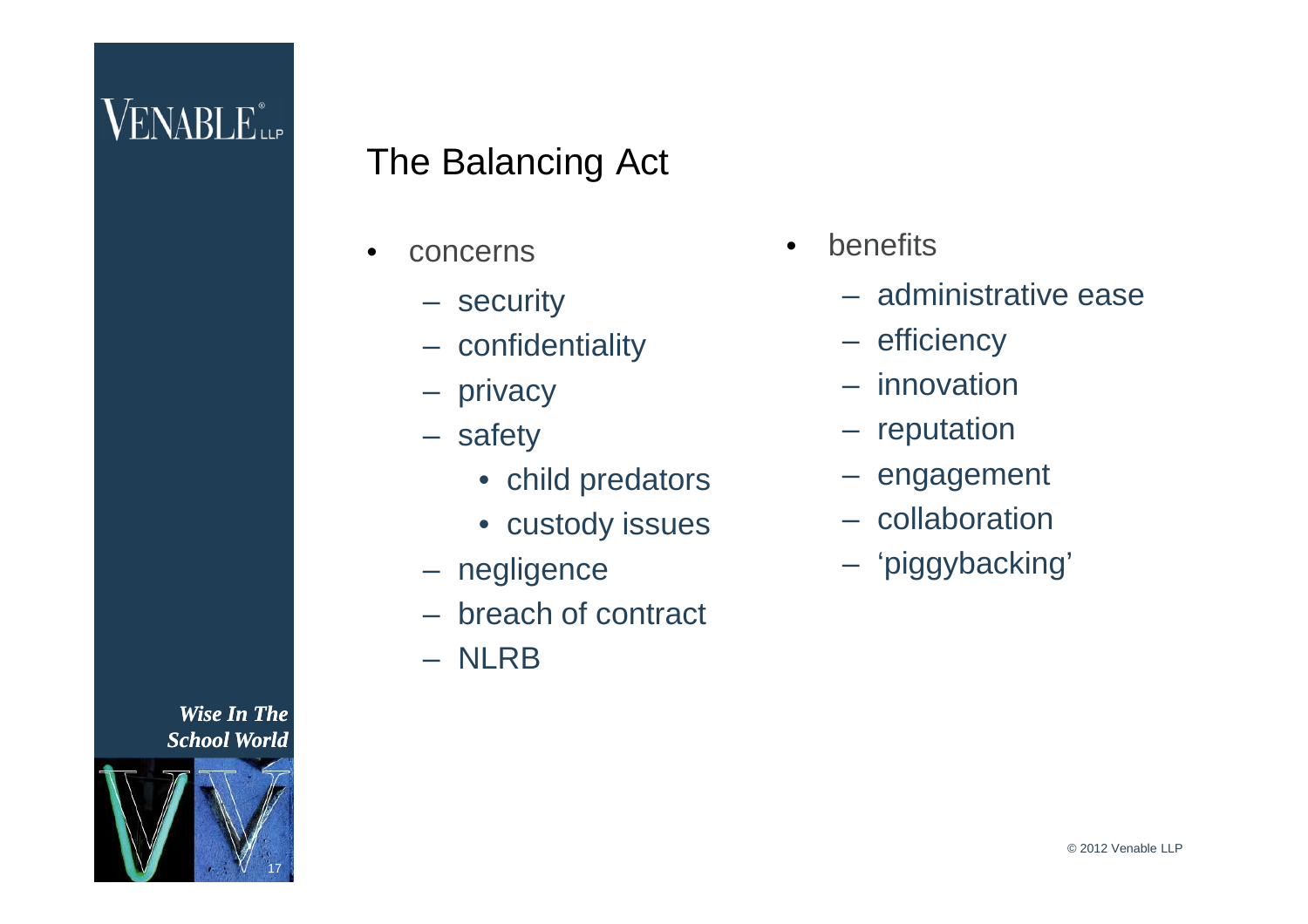# $VENABLE_{\sf LLP}^*$

### Some Legal Pitfalls

- bullying, harassment, discrimination
	- between employees, between students, between employees and students/parents
- defamation
	- harm to reputation (of school, of students, of employees…)
- wrongful discharge, breach of contract
	- school sued for actions taken against employees or students via social media
- inappropriate contact between employee and current or former student
- negligence, duty to report
	- inappropriate contact between students and outsiders
	- student in harm of danger to self or others
- identity theft
- invasion of / breach of privacy

*Wise In The School World*

18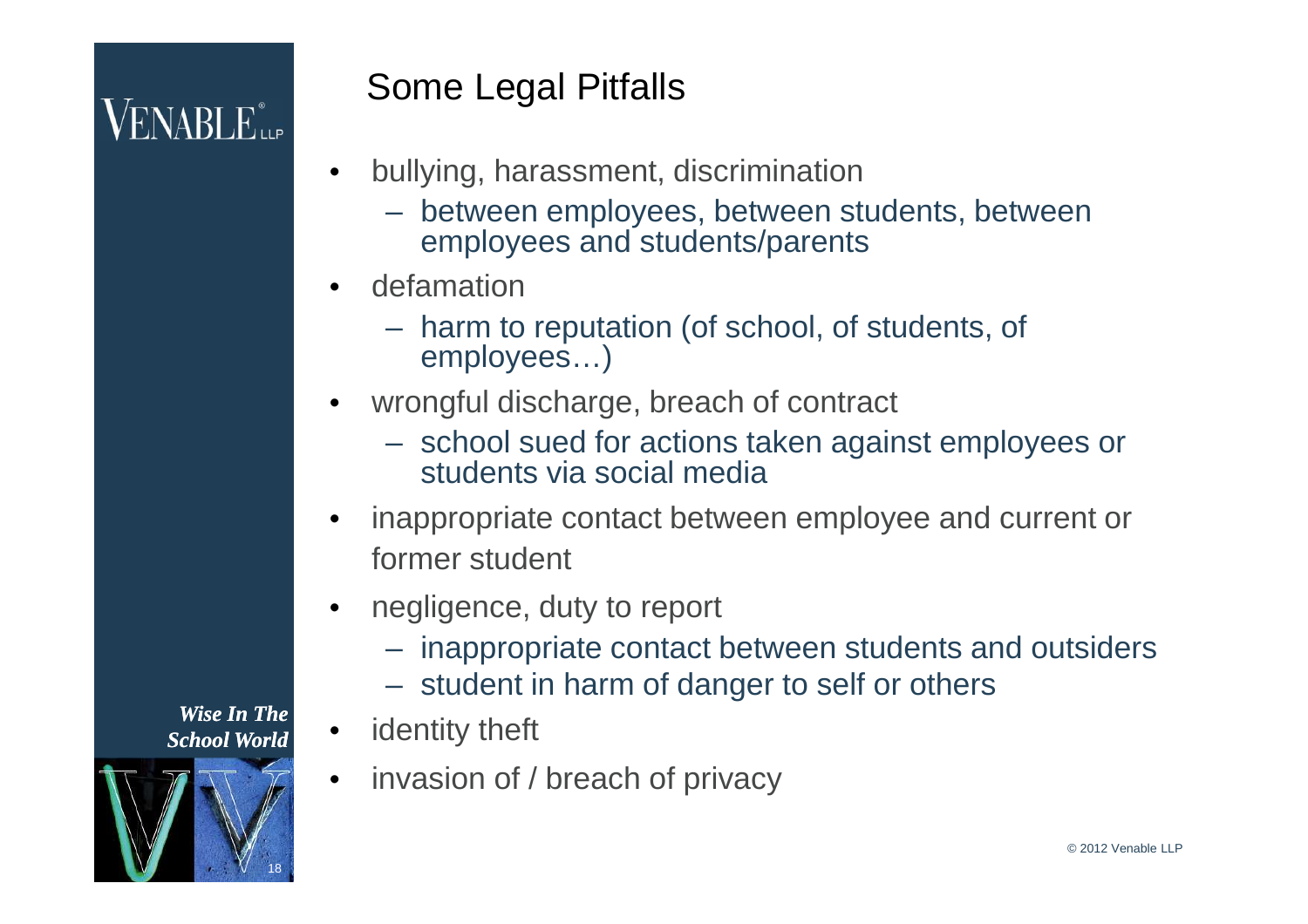

Our school's stance on…

- "Friending"
	- current students
	- parents of current students
	- colleagues
	- former students
	- parents of former students
- authorized vs. prohibited vs. preferred means of communication
	- call from personal 'land line' / cell phone
	- text message
	- non-school email accounts
	- blogs
	- Twitter
	- Facebook
	- YouTube
	- other sites, apps, and tools?

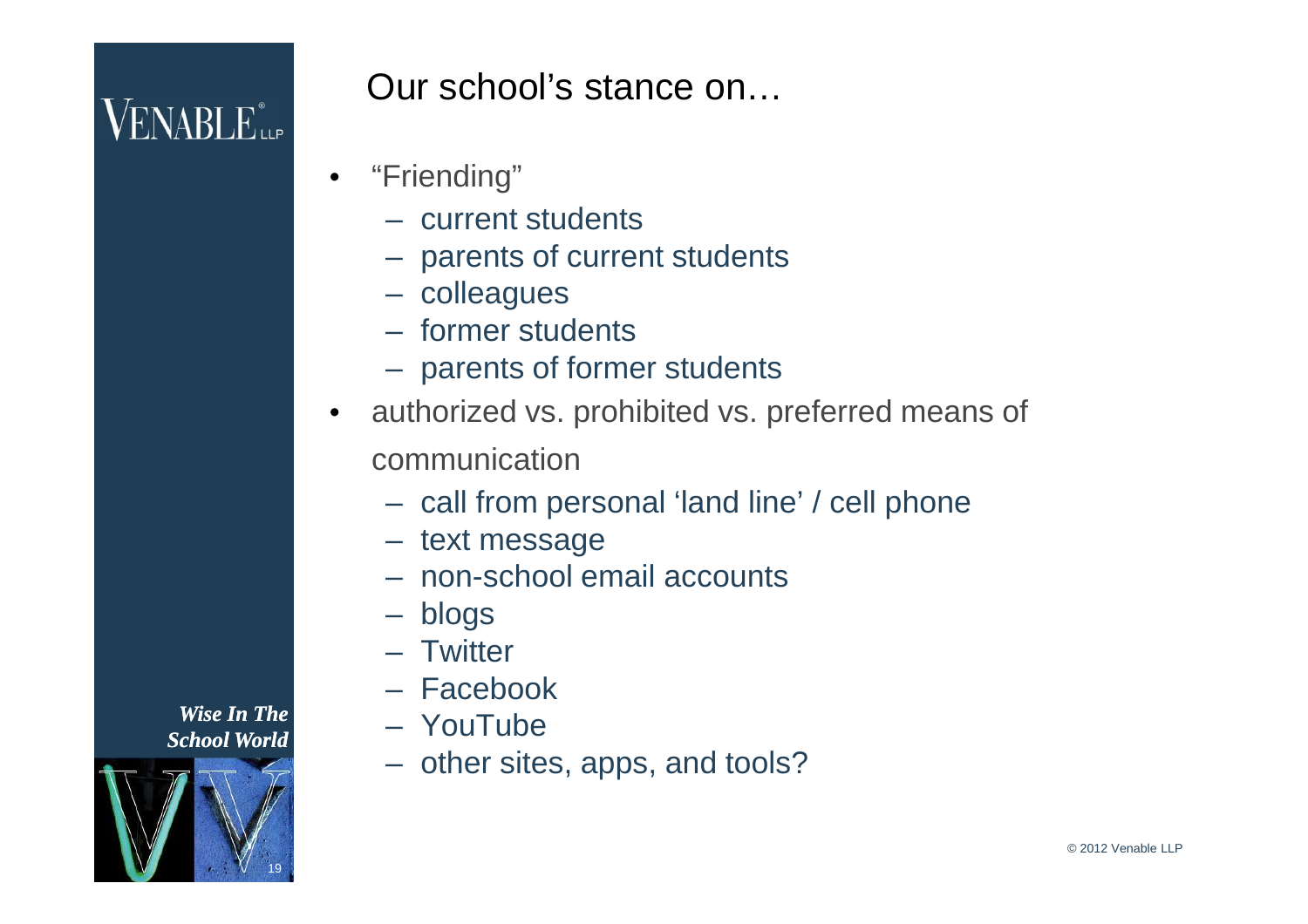

Our school's stance on…

- Taking and using images of students
- Using student work

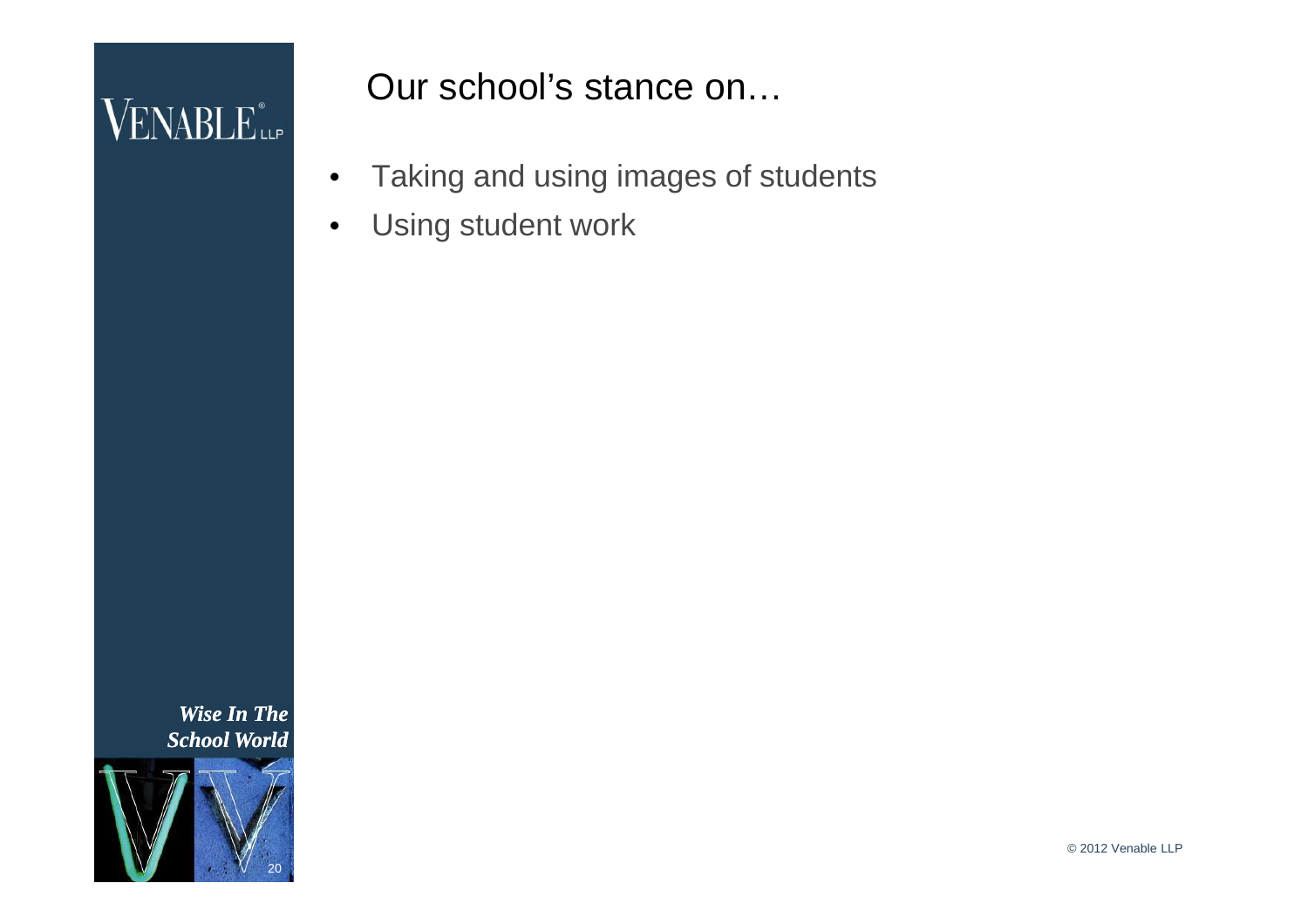

#### Policy Framework

- personal conduct
- use of school property and time
- use of tools for job performance
- authority to represent school
- mandatory reporting

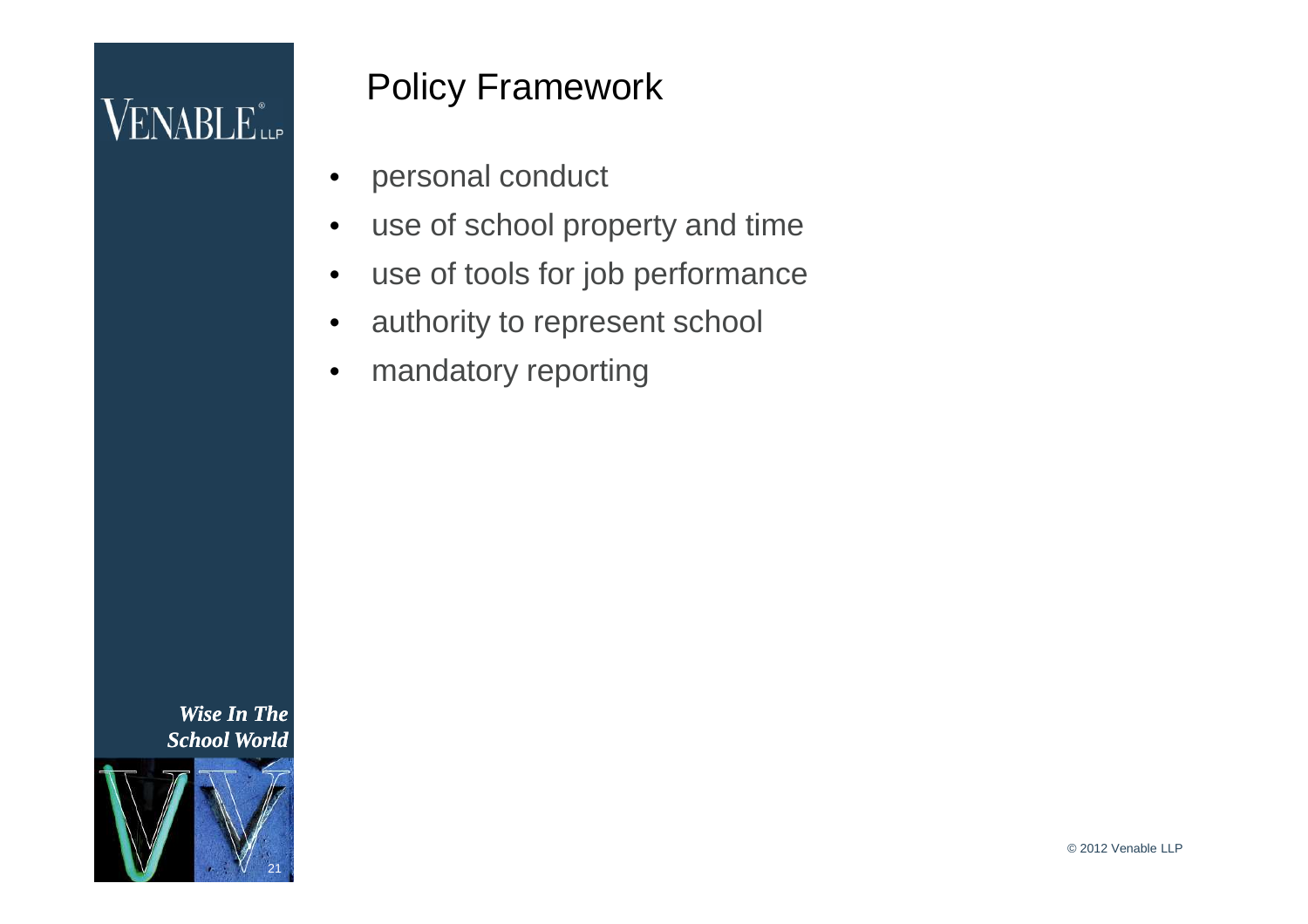

#### Policy Development

- who has a role in decisions?
- what are general parameters?
- is there a process for obtaining permission to go outside parameters?
- how are the parameters reviewed and updated?
- how are parameters communicated, monitored, and enforced?

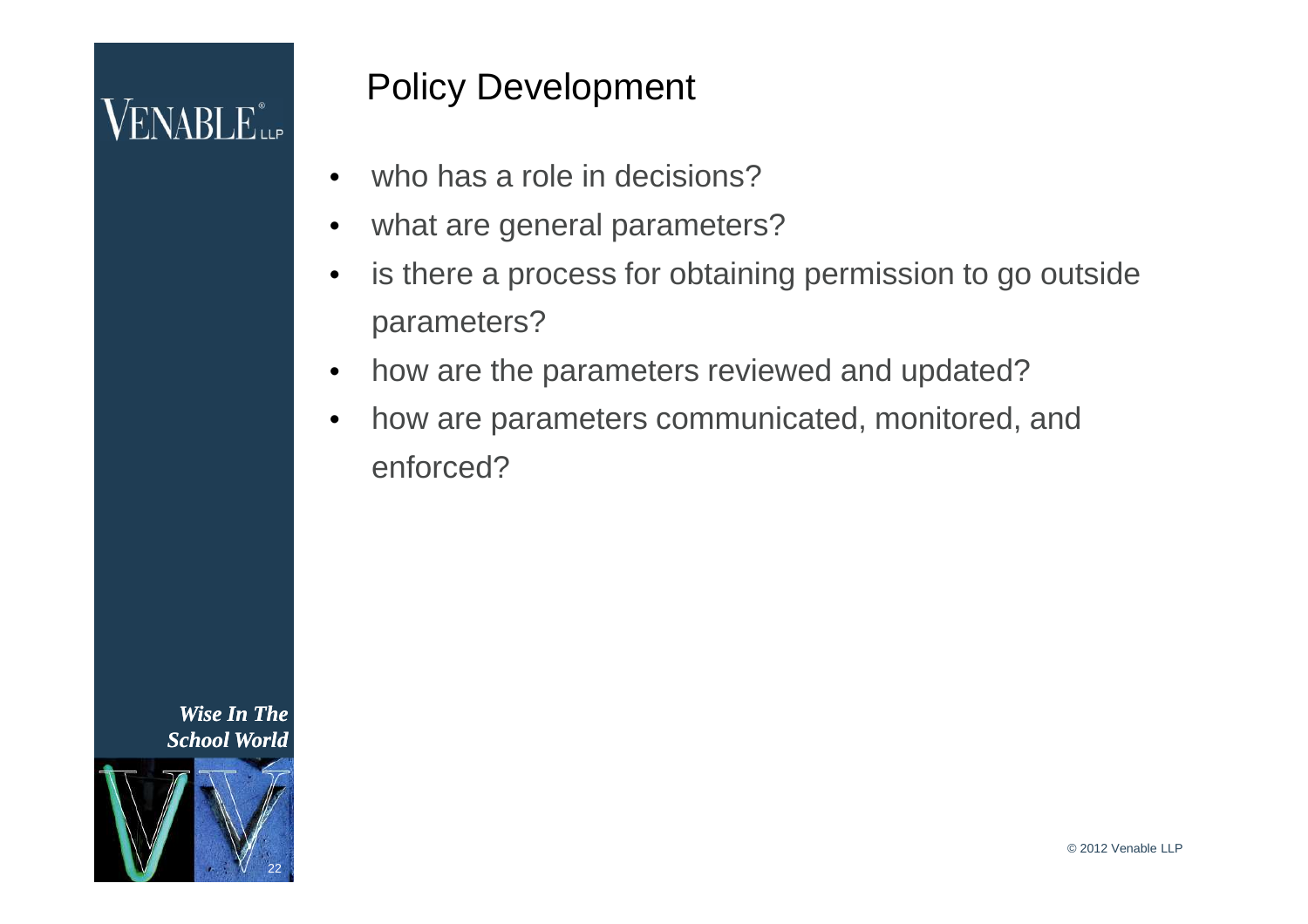# $\mathsf{VENABLE}^*_{\mathsf{LP}}$

### Challenges of social media

- attractiveness and utility of digital communication tools
- dependence on digital communication tools
- pressure to 'dive in'
- difficulty of maintaining role as educator
	- using students' form of social interaction to communicate in a professional manner
		- use of LOL, OMG, WTF
	- special challenges for educators who rely on same technology as students
- susceptibility to blurring boundaries
	- student perspective on appropriate contact vs. adult perspective
	- misunderstanding of adults' intent
	- ease of forgetting audience
- 'moving target'

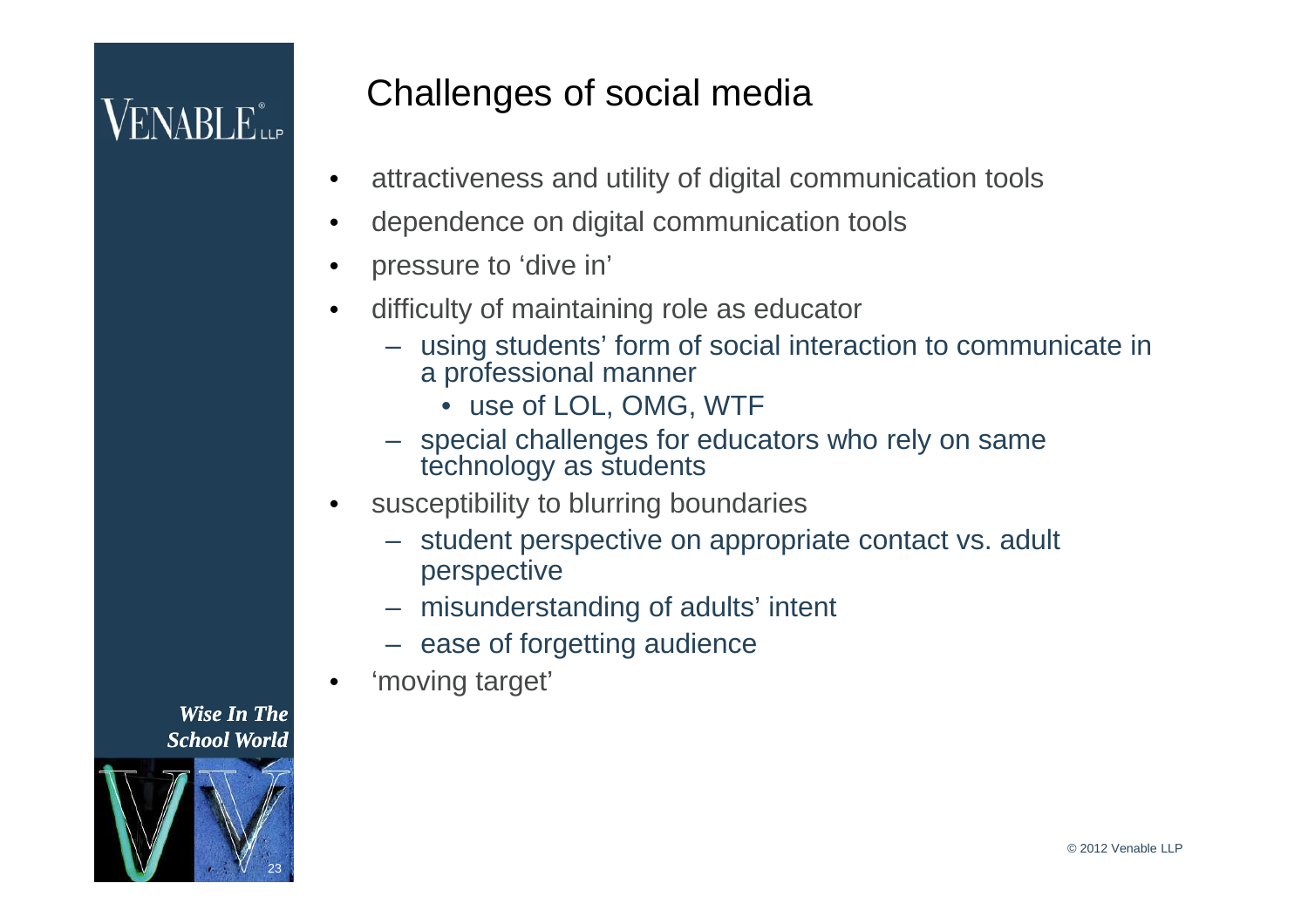## $\sf{VENABLE}^*_{\sf{LP}}$

#### Questions to consider

- are school employees 'on-duty' at all times and in all places?
	- teachers?
	- administrators?
	- other employees?
	- volunteers?
- what are the boundaries of 'fair game' for school-imposed consequences?
	- communications by the employee before employment?
	- communications about the employee before employment?
		- 'published' before employment
		- 'published' during employment
	- references to outside interests?
	- failure of privacy settings?
	- failure to make use of privacy settings?
- when and how does the school expect employees to report or intervene?

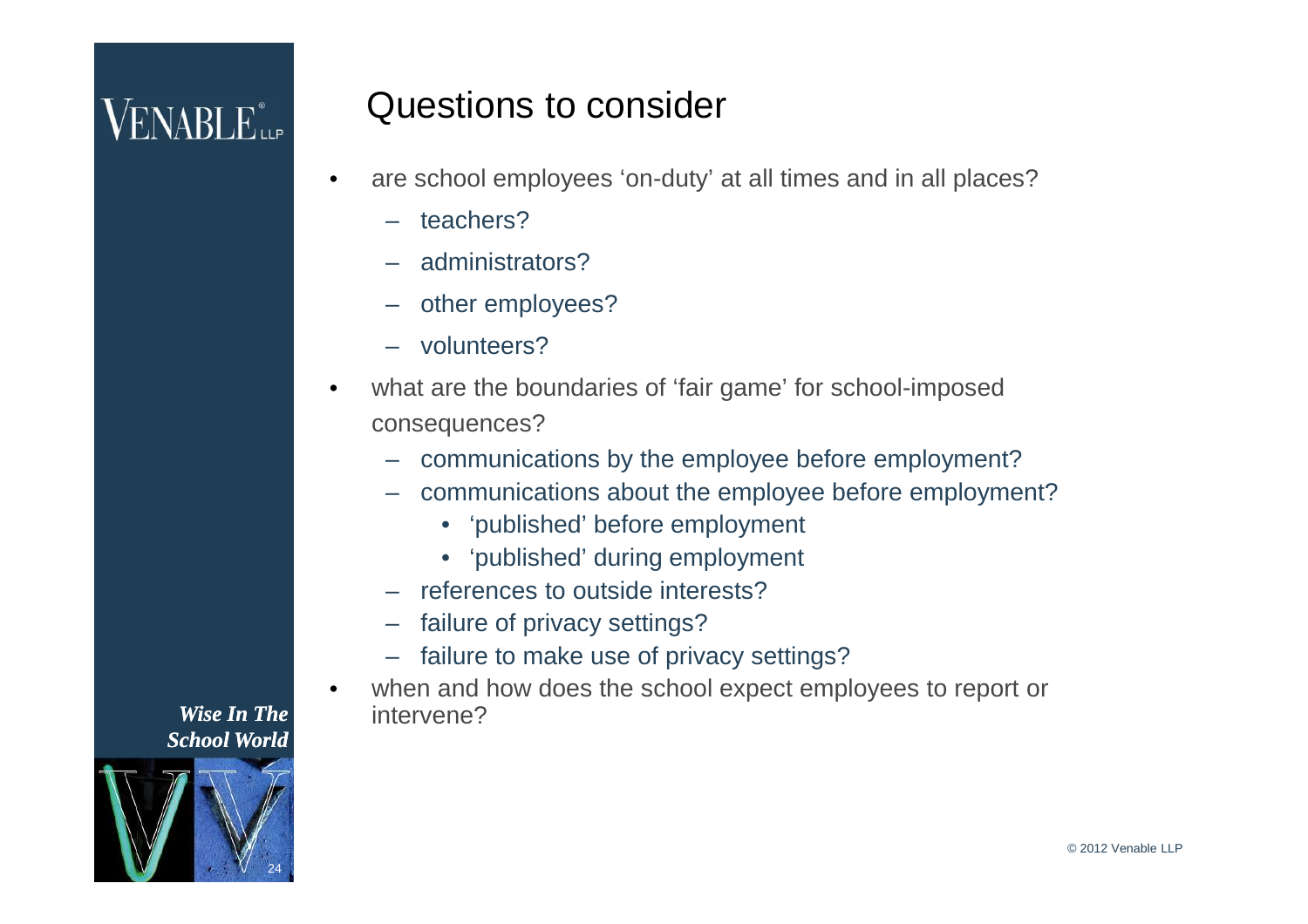## $VENABLE_{\scriptscriptstyle{\text{LLP}}}^*$

#### Takeaways

- schools should:
	- take 360 view and design policies based on
		- experiences of all users
		- mission and culture of the school
		- risk tolerance and what is at stake
	- be informed by 'worst case' scenarios and others' mistakes without being paralyzed by them
	- manage expectations by communicating parameters to employees, students, parents, and other constituents
	- make choices that are deliberate and informed

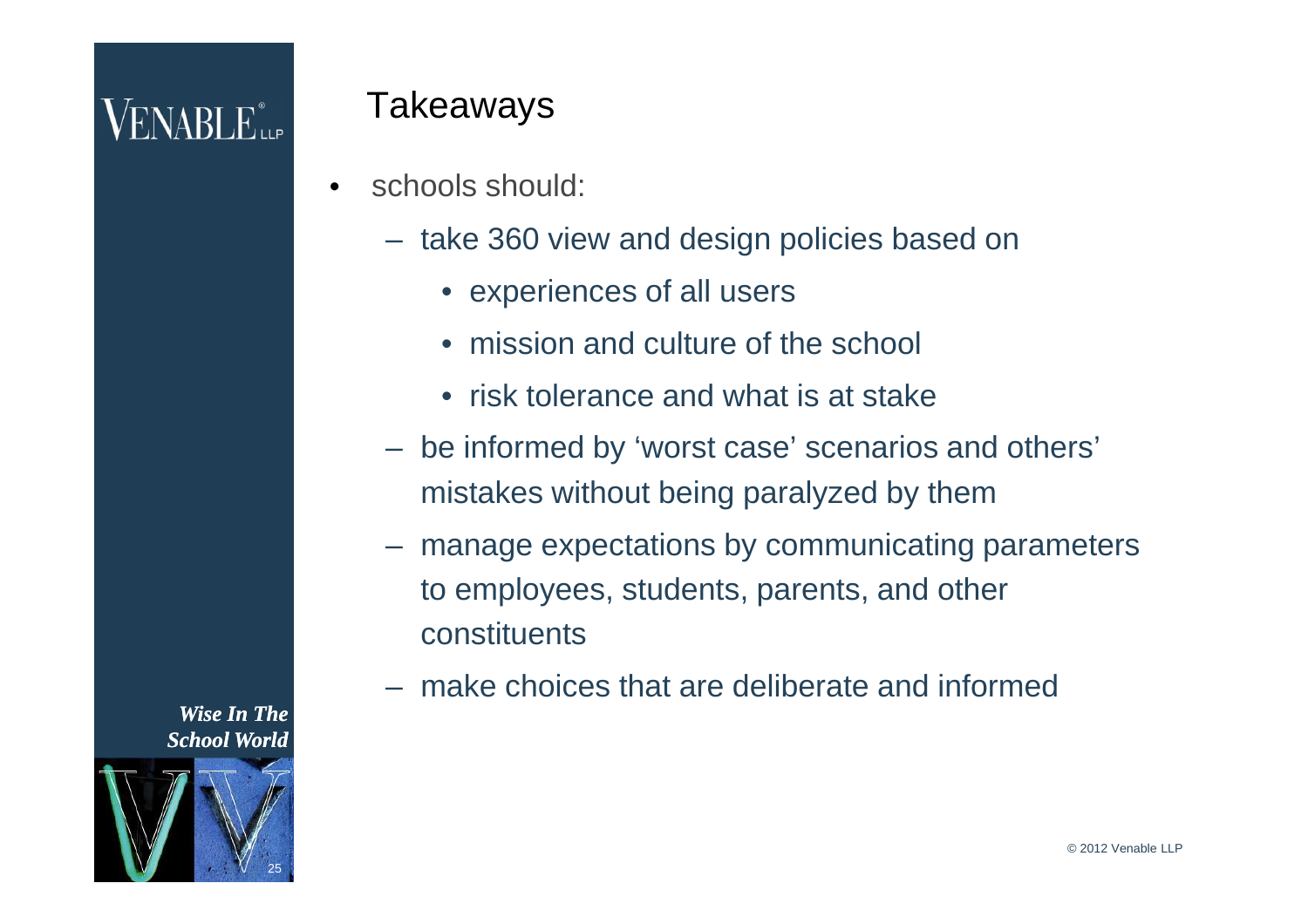### $\rm VENABLE$

### contact information

Venable Independent School Lawyers

Caryn G. Pass, partner cpass@venable.com t 202.344.8039 f 202.344.8300

Heather J. Broadwater, associate hbroadwater@venable.com t 202.344.8042 f 202.344.8300

*wise in the school world*

www.venable.com